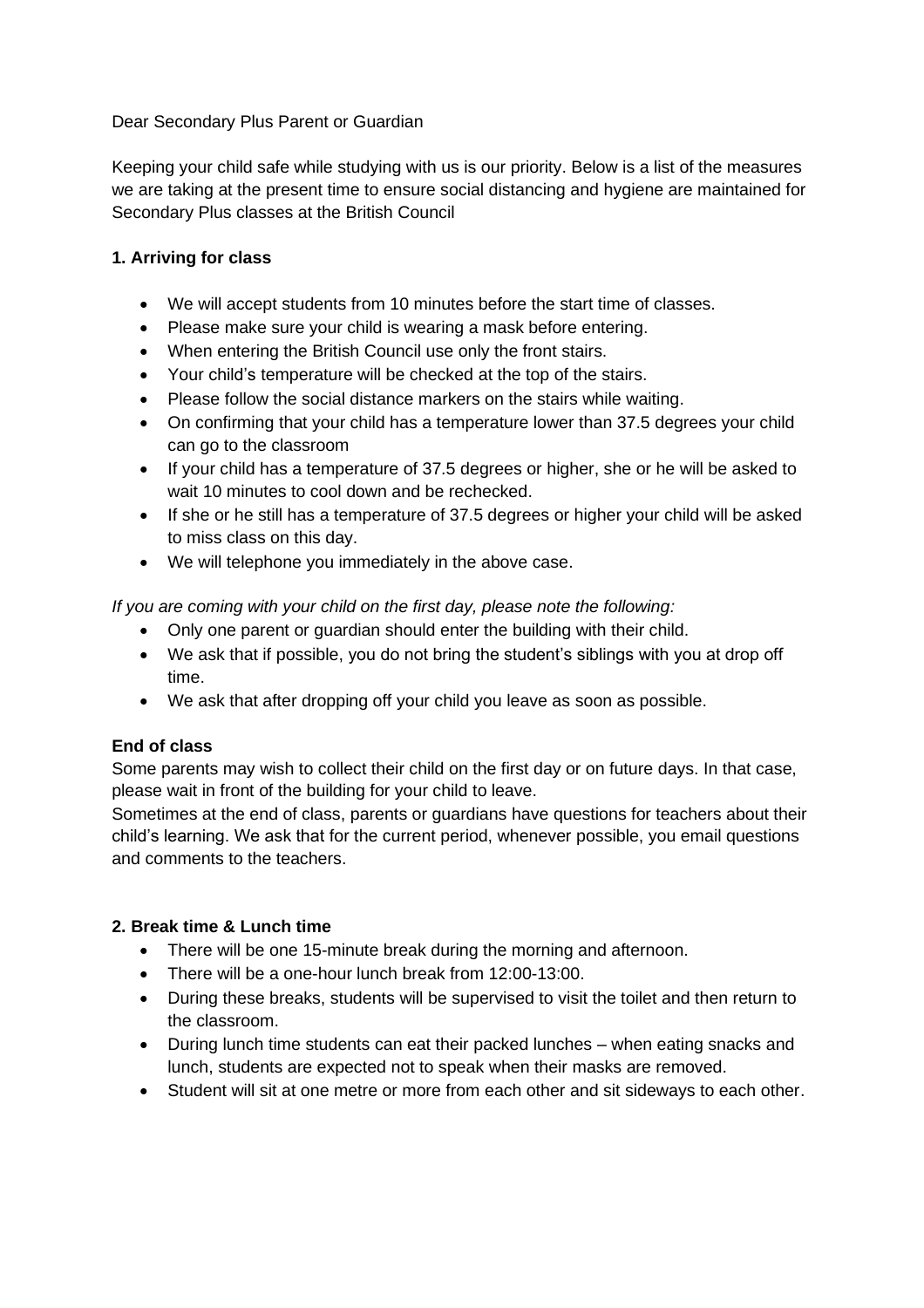# **3. In case a child becomes unwell during class with cough or fever.**

- The child will be taken to the British Council duty officer.
- The child's temperature will be checked.
- The parent or guardian will be called at the number provided at registration.
- The duty officer will look after your child until you arrive to collect your child.

## **4. In the classroom.**

.

As far as is possible we will provide your child with the same learning experience as usual. There are some changes to our classroom operations.

- We also equip classrooms with HEPA air purifiers.
- Students will be told to sanitise their hands on entering the classroom, before and after different activities, before during and after break times and at the end of classes.
- Students will be encouraged to remain one metre or more from each other during the class where possible.
- iPads will still be used in class, but a newly disinfected iPad will be given to students and only that child will work using it during the lesson. Teachers will disinfect the iPads at the end of each class.
- We ask that students bring their own stationery, including coloured pens, glue sticks and scissors.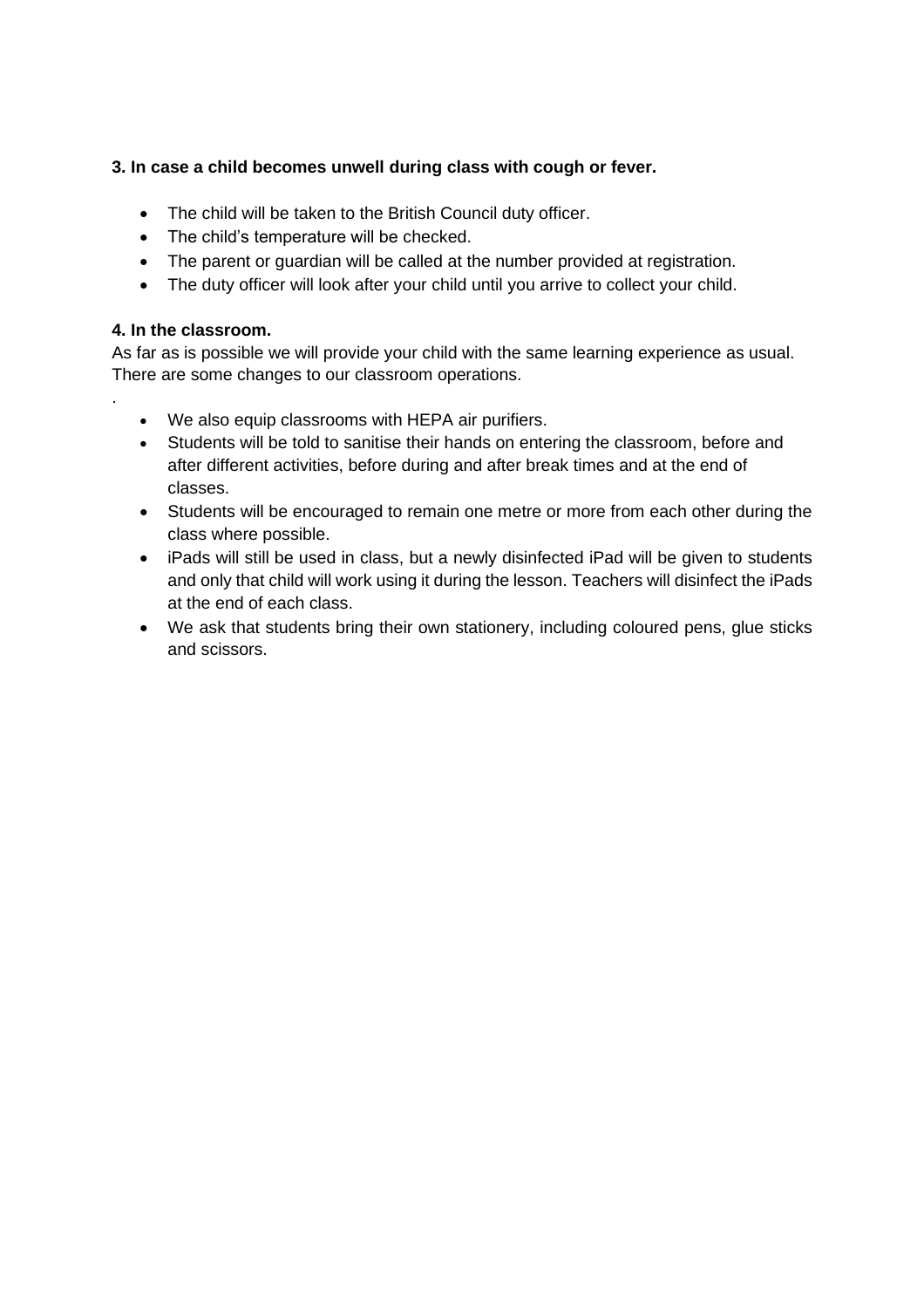#### Secondary Plus 保護者各位

ブリティッシュ・カウンシル英語コースで学習していただく期間、お子様の安全が私たちの優先事項 です。ブリティッシュ・カウンシルの Secondary Plus 授業において、社会的距離を保ち、衛生を確 保するために、私たちが行っている対策です。

1.到着時

- 授業開始時刻の 10 分前から教室に入る事が出来ます。
- 建物に入る際には、必ず全ての方がマスクを着用してください。
- ブリティッシュ・カウンシルに入るときは表階段のみ使用してください。
- ブリティッシュ・カウンシルに入る前に保護者の方、お子様ともに検温にご協力ください。
- 検温をお待ちいただく間は、身体的距離を保つため、ソーシャルディスタンスマークの上で お待ちください
- お子様の体温が 37.5 度以下であることを確認したら、教室に入る事が出来ます。
- お子様の体温が 37.5 度以上の場合、10 分程お待ちいただき、再度お試しください。
- お子様の体温が 37.5 度以上の場合、レッスンにはご参加いただけません。
- 上記の場合は直ちに保護者の方へご連絡いたします。

初日に保護者の方がお子様と一緒に来館される場合は、以下の点にご注意ください。

- お子様と一緒に建物に入るのは保護者の方お一人のみとしてください。
- 可能であれば、兄弟姉妹のご来館は控えてください。
- お子様をお送りいただいた後、できるだけ早くブリティッシュ・カウンシルを離れていただくよ うお願いいたします。

授業終了後

初日又はそれ以降の週でお子様のお迎えを希望される場合、建物の前でお子様が建物から出る のをお待ちください。

現在の期間においては、可能な限り、講師への質問やコメントは、E メールでお送りいただけます ようお願いいたします。対面での接触はできるだけ避けていただけますようお願いいたします。

- 2. 休憩時間/昼食時間
	- レッスン中は午前と午後に 15 分間の休憩が 1 回ずつございます。
	- 12 時から13 時は昼食時間でございます。
	- 休憩時間には、ご持参頂いたおやつを食べることもできます。
	- 昼食時間はご持参いただいた昼食を食べていただきますが、飲食時にマスクを外す時は、 会話をしないように促します。
	- お子様には互いに 1 メートル以上離れ、横並びにお座りいただきます。